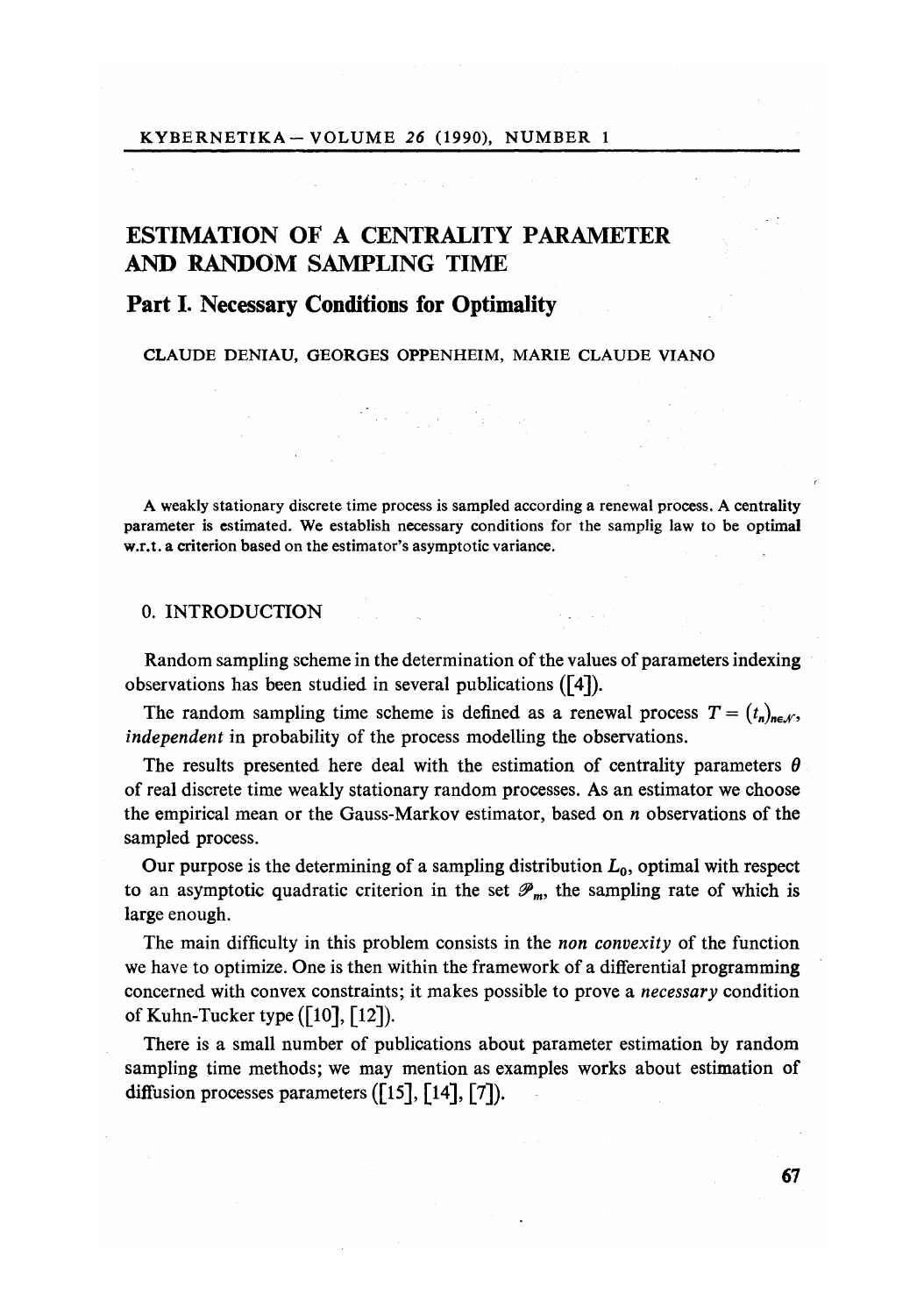#### 1. **DEF**IN**ITI**ON**S A**N**D** NOTATIONS

Afterwards  $X = (X_n)_{n \in \mathcal{X}}$  will be a real weakly stationary discrete time random process with mean  $\theta$ , covariance function  $C_X$  and correlation function  $\varrho_X$ .

Let us denote by  $T = (t_n)_{n \in \mathcal{N}}$  with  $t_0 = 0$  a renewal process on  $\mathcal{N}$ , independent in probability of *X,* which we choose to call the Sample Process. The probability distribution *L* of  $t_{n+1} - t_n$  is defined by:

$$
L_j = P({t_{n+1} - t_n = j}), \quad j \in \mathcal{N}^* = \mathcal{N} - {0}
$$
  

$$
L_0 = 0
$$
 (1)

(the process always moves forward!)

The process which has undergone sampling, which we choose to call the Sampled Process  $\tilde{X} = (\tilde{X}_n)_{n \geq 0}$ , is defined by  $\tilde{X}_n = X_{t_n}$ ,  $n \in \mathcal{N}$ ; it is also a real weakly stationary random process with mean  $\theta$  and with covariance function  $C_{\tilde{X}}$  defined by:

$$
C_{\mathbf{x}}(0) = C_{\mathbf{x}}(0)
$$
  
\n
$$
C_{\mathbf{x}}(k) = \sum_{j=k}^{\infty} L^{*k}(j) C_{\mathbf{x}}(j), \quad k \in \mathcal{N}
$$
 (2)

- *L*<sup>\*\*</sup> is the distribution of  $t_{n+k} t_n$ ,  $n \ge 0$ ,  $k \ge 1$ ; we set  $L^{**}(i) = 0$  for  $k \ge i$ ; \* represents the convolution.
- $Q_L(m) = \sum_{k=1}^{m} L^{*k}(m)$ ,  $m \in \mathcal{N}^*$ , is the potential distribution associated with *T*;  $Q_L(m) \leq 1$  for all  $m \in \mathcal{N}^*$ .  $Q_L(m) \ge 1$  lot all  $m \in \mathcal{N}$ .
- $I^1$  is the set of real sequences  $x = (x_n)$  such that  $\sum |x_n| < \infty$
- — *V°* is the set of bounded real sequences; it is the dual space of *I<sup>1</sup> .*
- $\langle , \rangle$  is the scalar product of the duality  $(l^1, l^{\infty})$ .
- $-\mathscr{P}$  is the set of probability distribution on  $\mathscr{N}$ .

$$
- \mathscr{P}_{m} = \{ L \in \mathscr{P} \mid \sum_{j \in \mathscr{N}} jL_{j} \leq m \}, \quad m \geq 1.
$$

- $\delta_i^j$  is the Kronecker symbol.<br>-  $e_i = (\delta_i^j)_{j \in \mathcal{N}}$ ,  $i \in \mathcal{N}$ .
- 
- $\delta_i$  is the Dirac distribution on  $j \in \mathcal{N}$ .
- $-$  supp  $L = \{j \in \mathcal{N} \mid L(j) \neq 0\}$  is the support of L.
- Card *A* is the cardinality of a set *A*.
- $L<sup>1</sup>$  is the set of real sequences  $X = (X_i)$  such that

$$
\sum_{j=1}^{\infty} j |X_j| = ||X||_{L^1} < +\infty.
$$

- $L^{\infty}$  is the dual space of  $L^1$ .
- $L_+^{\infty} = \{ Z \in L^{\infty} \mid Z_i \geq 0, j \in \mathcal{N} \}.$
- $\ll X$ ,  $Z \gg = \sum_{j=1}^{\infty} jX_jZ_j$  is the scalar product of the duality  $(L^1, L^{\infty})$ .<br>  $\Phi_L(z) = \sum_{j=1}^{\infty} L_j z^j$  is the z-transform of the distribution *L*.
- $\hat{C}_{\mathbf{x}}(z)$  is the z-transform of  $C_{\mathbf{x}}$ *.*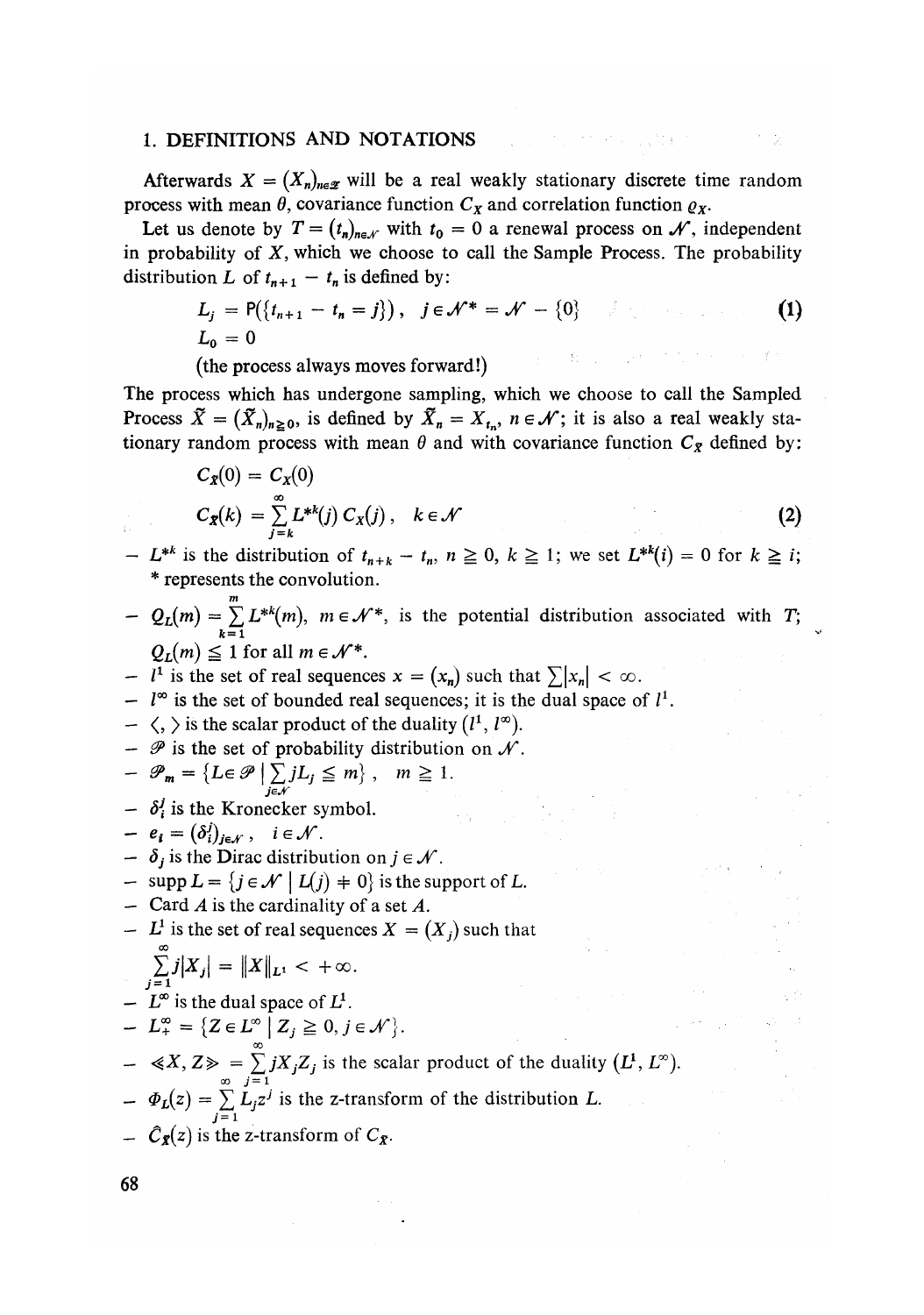#### 2. THE PROBLEM

The question is to estimate the mean  $\theta$  of  $X = (X_n)_{n \in \mathcal{X}}$  a real weakly stationary random process, by random sampling time of observations, with a renewal process *T*  defined in  $(1)$ .

For the estimation of *6* we use *N* observations the instants of observation of which are random sampled and measured during a research.

The chosen estimator is the empirical mean  $\hat{\theta}_L(N)$  denoted:

$$
\widehat{\theta}(N) = \frac{1}{N} \sum_{n=1}^{N} \widetilde{X}_n.
$$

The quadratic criterion is:

$$
a(L) = \lim_{N \to \infty} (N \text{ var } \hat{\theta}(N)).
$$
 (3)

The problem is the determination of a distribution *L* of the sampler Process *T*  step that minimizes  $a(L)$ , where L belongs to a subset of  $P$  further specified. Now we introduce several lemmas.

**Lemma 2.1.** If  $C_x \in l^1$ , then:

i) 
$$
C_{\mathbf{X}} \in l^{1}
$$
.  
\nii)  $\lim_{N \to \infty} (N \text{ var } \hat{\theta}(N)) = C_{\mathbf{X}}(1) = \sum_{n=-\infty}^{+\infty} [C_{\mathbf{X}}(|n|)] = C_{\mathbf{X}}(0) [1 + 2 \langle \varrho_{X}, \varrho_{L} \rangle].$  (4)

Proof, i) From (2) we prove that:

$$
\forall p \geq 1: \sum_{n=1}^{p} |C_{\mathbf{x}}(n)| \leq \sum_{n=1}^{p} \left[\sum_{k=n}^{\infty} L^{*n}(k) |C_{\mathbf{x}}(k)|\right] \leq \sum_{k=1}^{\infty} \left[|C_{\mathbf{x}}(k)|\sum_{i=1}^{p} L^{*i}(k)\right]
$$
  
Now:  $\sum_{i=1}^{p} L^{*i}(k) \leq Q_L(k) \leq 1$ .

Consequently:  $\forall p \geq 1$ :  $\sum_{n=1}^{\infty} |C_x(n)| \leq \sum_{n=1}^{\infty} |C_x(n)|$  and i) is proved and more:  $||C_x||_{I_1} \leq$ <br>  $\leq ||C_x||_{I_1}$ .

ii) We know (cf.  $\lceil 1 \rceil$ , p. 578) that:

$$
\lim_{N\to\infty}\big(N\,\text{var}\,\,\widehat{\theta}_N=\sum_{n=-\infty}^{+\infty}\bigl[C_{\,\mathbf{X}}(n)\bigr]
$$

and the last equality is immediately proved.  $\Box$ 

Let  $m \in \mathcal{R}_+$  and  $\mathcal{P}_m = \{L \in \mathcal{P} \mid \sum_{j=1}^{\infty} jL_j \leq m\}$  be the set of sampling distributions with a sampling rate higher than  $1/m$  with  $m \ge 1$ . Now we prove that if the sampling rate is higher than  $1/m$ , there is an optimal sampling distribution:

**Lemma** 2.2. If  $C_\chi \in \iota^*$ , then the restriction to  $\mathscr{P}_m$  of the function  $F: \mathscr{P} \mapsto \mathscr{R}$  defined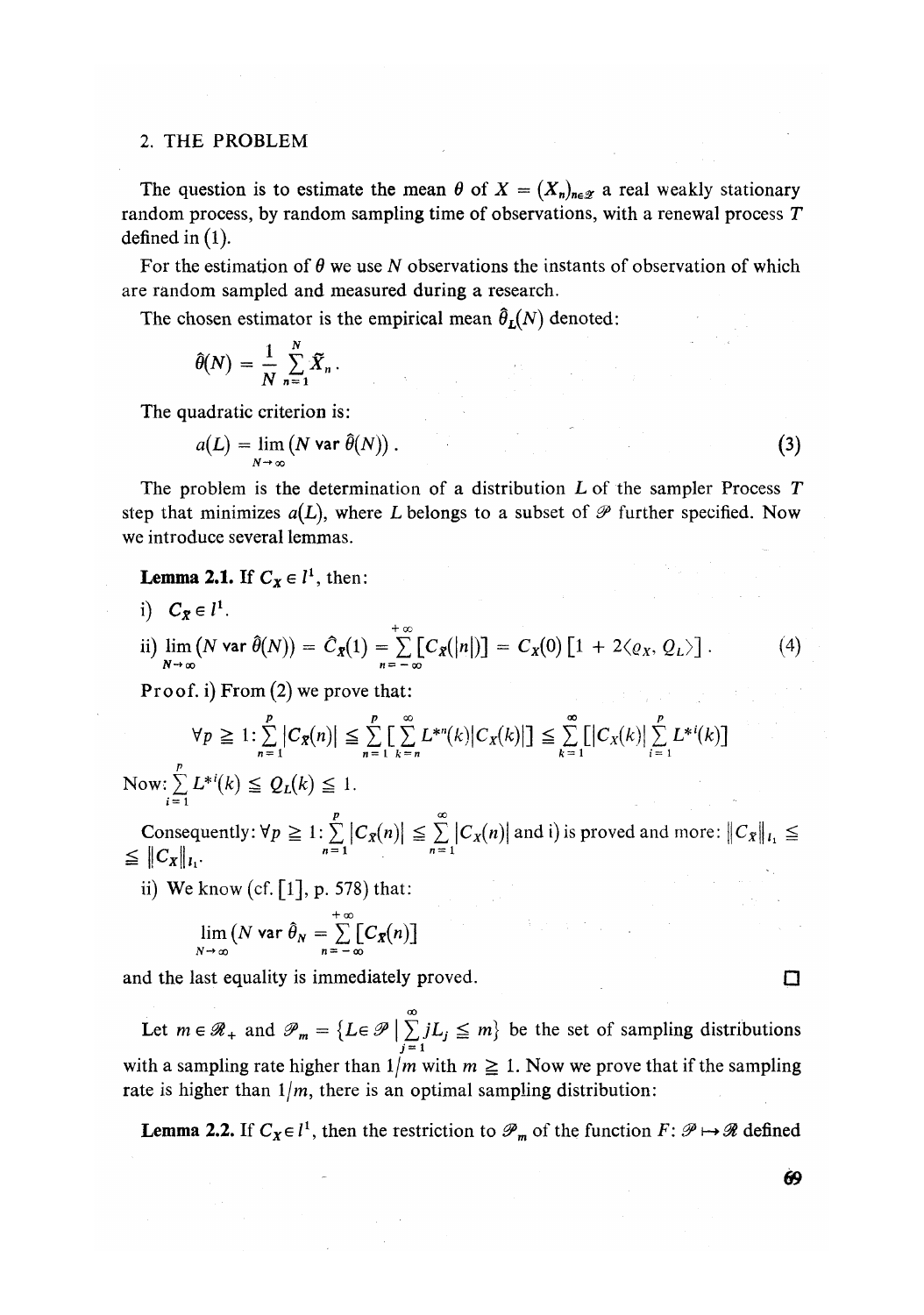by:

$$
F: L \mapsto \langle \varrho_X, \varrho_L \rangle \tag{5}
$$

is at its minimum.

Proof. We know that  $\mathcal{P}_m$  is a compact subset of  $l^1$  (cf. [5]); hence is is enough to show the continuity of F with regard to the norm of  $l^1$ .

$$
|\langle \varrho_X, \varrho_L \rangle - \langle \varrho_X, \varrho_M \rangle| \leq \sum_{i=1}^{\infty} |\varrho_X(i)| |\varrho_L(i) - \varrho_M(i)|.
$$

Now:  $| \varrho_X(i)| \leq 1$  and  $Q_L(i) \leq 1$  for all  $i \in \mathcal{N}$  and  $L \in \mathcal{P}_m$ , hence

$$
\left|\langle \varrho_X, \varrho_L \rangle - \langle \varrho_X, \varrho_M \rangle \right| \leq \sum_{i=1}^N \left| \varrho_L(i) - \varrho_M(i) \right| + 2 \sum_{i=N+1}^\infty \left| \varrho_X(i) \right|.
$$
 (6)

Now  $\varrho_X \in l^1$ , hence we can choose *N* such that the second term on the right side of (6) should be arbitrarily small. Moreover  $Q_L(i)$  is a polynomial expression of  $(L(j))_{1 \leq j \leq i}$ , consequently:

$$
\lim_{|L-M||_{1}^{1}\to 0}\left[\sum_{i=1}^{N}|Q_{L}(i)-Q_{M}(i)|\right]=0.
$$

Lemma 2.2 justifies the choice of the optimality criterion. Indeed we have to solve the problem of minimizing  $a(L)$  if  $L \in \mathscr{P}_m$ .

**Definition 2.1.** Let  $L_0 \in \mathcal{P}_m$ ; the sampling distribution  $L_0$  is *optimal* if:

$$
L_0 = \arg \operatorname{Inf} \left\{ C_X(0) \left( 1 + 2 \langle \varrho_X, \varrho_L \rangle \right) \middle| L \in \mathcal{P}_m \right\} \tag{7}
$$

The real question in the search of  $L_0$  lies in the *non convexity* of the function  $\vec{F}$ defined in (5). Consequently the application of Kuhn-Tucker's results (cf. [12]), only leads, in the general case, to a *necessary condition* for the optimality of *L*0.

### 3. MAIN POINTS

#### **3.1** Necessary **condition of** O**ptimality for** *L*<sup>0</sup>

When the correlation function  $\rho_X$  converges towards zero, with an exponential rate, we give a simple expression for the first and second order derivatives of the function *F* for every element of a  $l^1$ -sphere  $C_a$  including  $\mathscr P$  and defined by

$$
C_a = \{x \in l^1 \mid ||x||_{l^1} < 1/a\}, \quad a \in ]0, 1[.
$$
\n(8)

The next proposition sets up the rules of computation for the first and second order derivatives; their existence inside the  $l^1$ -sphere  $C_a$ , defined in (8) is connected with a rate of convergence towards zero of the correlation function of *X.* We have to introduce the assumption:

**H**<sub>1</sub>. There exists  $\alpha \in \mathbb{R}^*$ ,  $\alpha < a$  such that  $\varrho_X(k) = O(\alpha^{|k|})$ .

**Proposition 3.1.** Under  $H_1$ , the function *F* is twice Frechet-differentiable on  $C_a$ .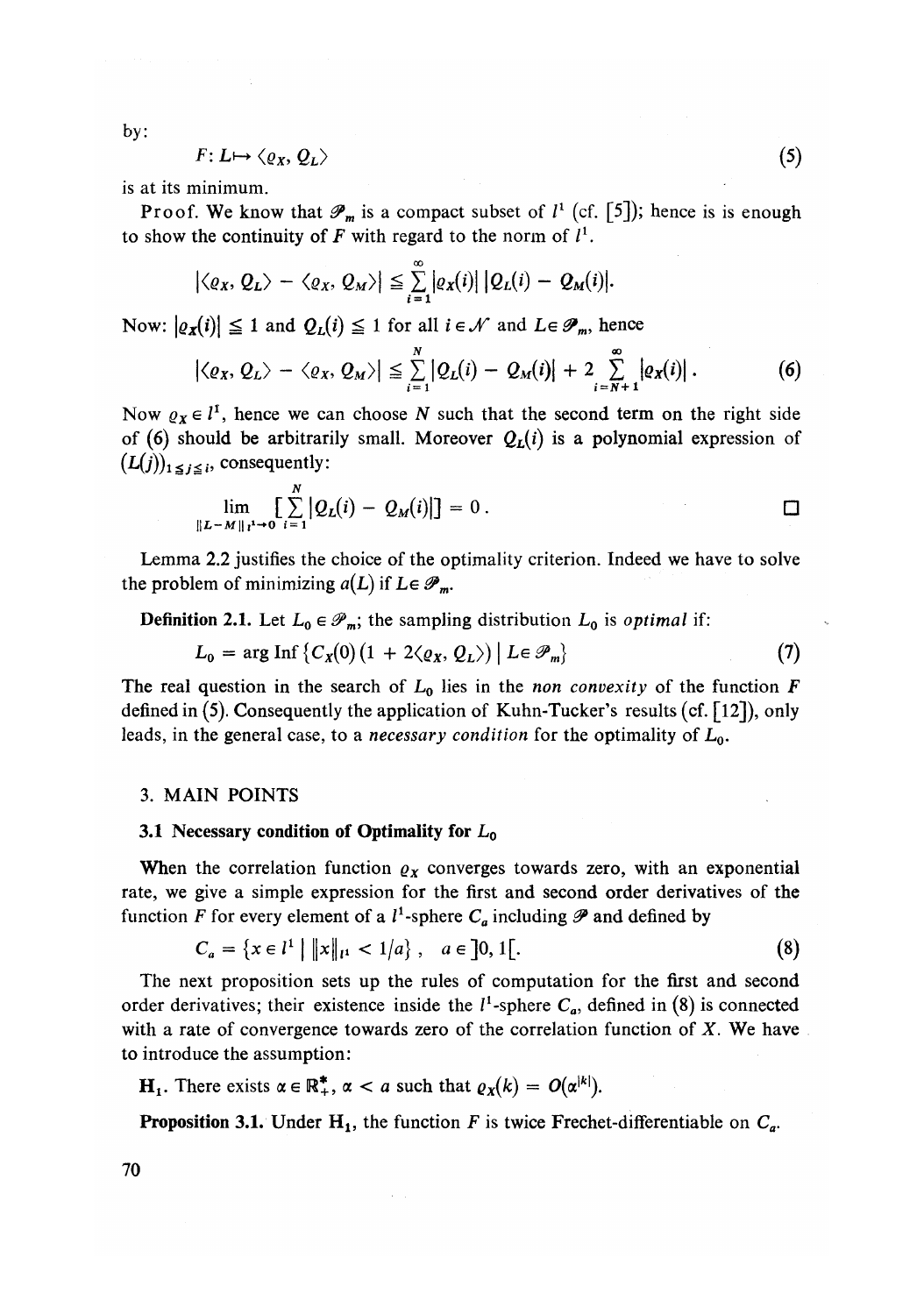i)  $F'_x \in \mathcal{L}(l^1, \mathcal{R})$  is the continuous linear operator such that:

$$
F'_x(y) = \langle \varrho, Q'_x * y \rangle
$$
 with  $y \in l^1$  and  $Q'_x = \sum_{k=1}^{\infty} y x^{*(k-1)}$  (9)

ii)  $F_x \in \mathcal{L}(l^1, \mathcal{L}(l_1, \mathcal{R}))$  is the continuous bilinear operator such that:

$$
F''_x(y, z) = \langle \varrho, Q''_x * z * y \rangle \quad \text{with} \quad (y, z) \in l^1 \times l^1 \quad \text{and}
$$
  

$$
Q''_x = \sum_{k=1}^{\infty} k(k-1) x^{*(k-2)}
$$
 (10)

Proof. (See the appendix*.*)

R**emark** 3.1. All the results of Proposition 3.1 are preserved if *L*<sup>1</sup> takes the place of  $l^1$ .

The Frechet-differentiability properties, consequently the strict differentiability (cf. [2]), lead us to present a necessary condition of existence of an optimal distribution *L*0, under a Kuhn-Tucker form.

Let  $b \in [1, 1/a]$ ,  $x = (x_i)_{i \in \mathcal{N}^*}$ , an element of C defined by

$$
C = \{x \in L^1 / \sum_{j=1}^{\infty} x_j = 1, ||x||_{L^1} \leq b\}.
$$

It is easy to prove that C is a closed convex subset of  $L^1$  included in  $C_a$ . Let  $N_c(x)$ be the normal cone at  $x \in C$  and for the restriction to C of F (5), we define  $\nabla F_x$  =  $= \left[ (\nabla F_x)(j) \right]_{i \in \mathcal{N}^*} \in L^{\infty}$  by

$$
F'_*(V) = \langle\!\langle V, \nabla F_x \rangle\!\rangle, \quad V \in L^1 \ . \tag{11}
$$

Finally, for each distribution of probability x contained in  $\mathcal{P}_m$ , we define  $h(x)$  by:

$$
h(x) = (-x, \sum_{j=1}^{\infty} jx_j - m).
$$
 (12)

This function formalizes the constraints.

**Proposition 3.2.** A necessary condition for  $\bar{x} = \arg \text{Inf} \{ F(x) \mid x \in C, h(x) < 0 \}$  is: there exists  $(r, q) \in L^{\infty}_+ \times \mathcal{R}_+$  such that:

i) 
$$
r_j \overline{x}_j = 0
$$
 for all  $j \in \mathcal{N}^*$   
\nii)  $q(\sum_{j=1}^{\infty} j\overline{x}_j - m) = 0$  (13)  
\niii)  $\sum_{j=1}^{\infty} [\nabla F_j(x)] \cdot x = \sigma^2 \sigma^2 \sigma^2 \left( \overline{x} \right)$ 

iii) 
$$
- \sum_{j=1}^{\infty} \left[ \nabla F_{\overline{x}}(j) - r_j - q \right] e_j \in N_c(\overline{x})
$$

**Pr**oof**.** We apply results of differentiable programming under a convex set(cf. [10]). See the appendix.  $\Box$ 

**Theorem 3.1.** (Characterization of  $L_0$ .) Let  $L \in \mathcal{P}_m$ . A necessary condition for L to be optimal is: there exist  $k \in \mathbb{R}$ ,  $p \in L_+^{\infty}$  with sup  $p_j/j < \infty$ ,  $q \in \mathcal{R}_+$  such that: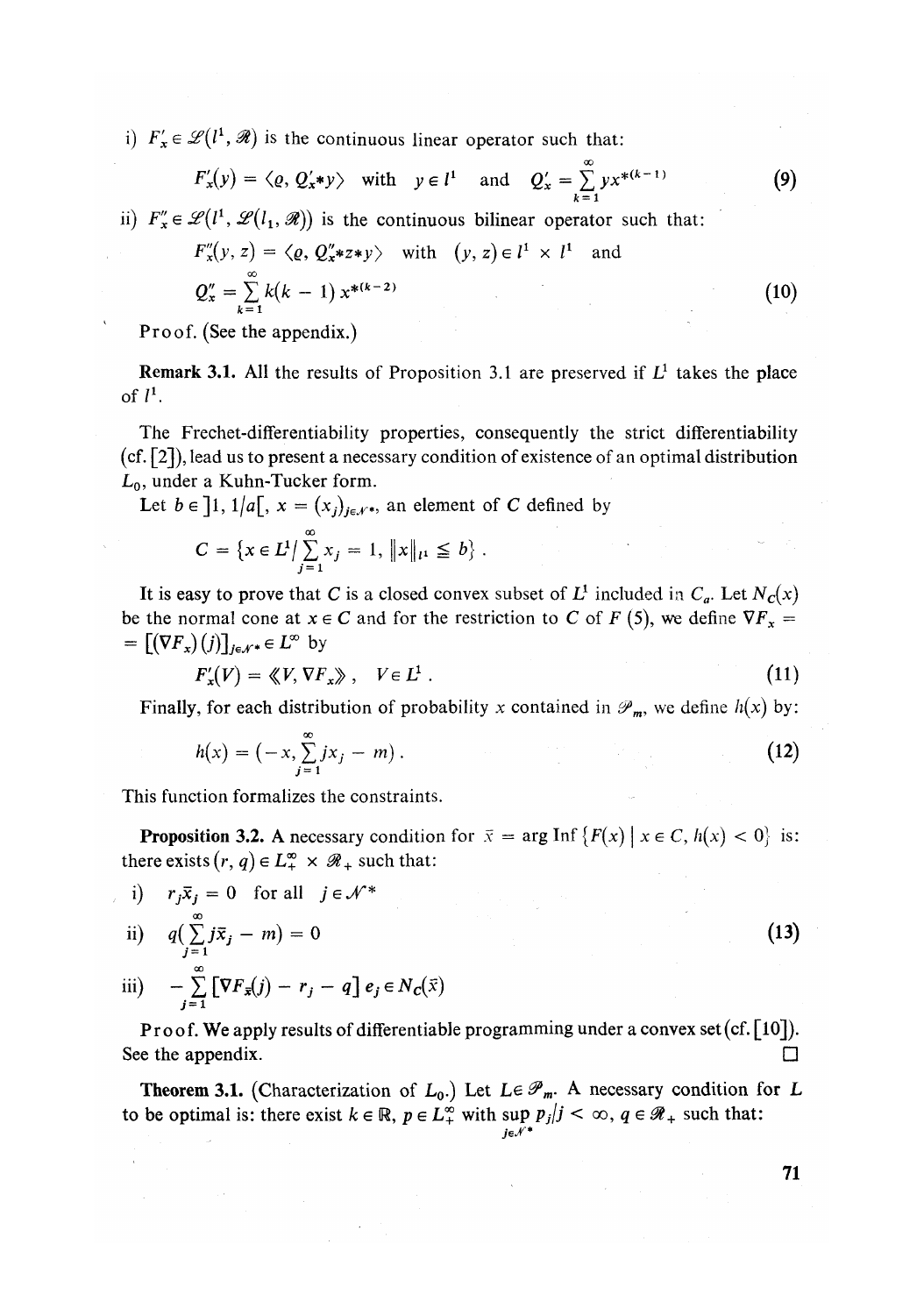i)  $p_j L_j = 0$  for all  $j \in \mathcal{N}^*$ 

ii) 
$$
q\left(\sum_{j=1}^{\infty} jL_j - m\right) = 0
$$

m)  $g_L(j) - p_j + jq + k = 0$  for all  $j \in \mathcal{N}^+$  (14) where  $g_L$  is defined by:

$$
g_L(j) = j(\nabla F_L)(j) = \frac{\partial \langle \varrho_X, \varrho_L \rangle}{\partial L(j)} \quad \text{for all} \quad j \in \mathcal{N}^* \,.
$$
 (15)

Proof*.* It is a simple consequence of the previous results, using the properties of the distribution *L*. Indeed, if  $L \in \mathcal{P}_m$ , then  $L \in C$ ; the normal cone at  $L \in C$ 

$$
N_c(L) = \{ Z \in L^{\infty} \mid \forall x \in C , \langle \langle x - L, Z \rangle \rangle \leq 0 \}
$$

is included in the one dimensional vector subspace of  $L^{\infty}$  generated by:  $e_{\infty} = \sum_{j=1}^{\infty} j^{-1} e_j$ ;<br>hence every element of  $N_{-}(I)$  is colinear to e hence every element of  $N_c(L)$  is colinear to  $e_\infty$ . *~*

Using that  $(\nabla F_L)(j) = j^{-1}g_L(j)$ , and noting  $jr_j = p_j$  we conclude.

Before drawing the outcomes of Theorem 3.1, we will give some properties of  $(g_L(n))_{n \in \mathcal{N}}$ , i.e. the gradient of *F*.

**Corollary 3.1.** Under  $H_1$ :

i)

$$
g_L(k) = \sum_{i=0}^{\infty} \varrho_{\mathbf{x}}(k+i) a(i) \quad \text{for all} \quad k \ge 1
$$
 (16)

and

$$
a(0) = 1, \quad a(n) = \sum_{j=1}^{n} (j+1) L^{*j}(n) \quad \text{for all} \quad n \geq 1.
$$
 (17)

In addition:

$$
0 \le a(n) \le n + 1 \quad \text{for all} \quad n \ge 0. \tag{18}
$$

ii)  $\lim g_L(n) = 0$ .  $\sim$   $\sim$ 

Proof,  $i$ ) relations (16) and (17) are consequences of the equality:

$$
\sum_{n=1}^{\infty} \varrho_X(n) \left[ \sum_{k=1}^{n} k(L^{*(k-1)} * M)(n) \right] =
$$
\n
$$
= \sum_{n=1}^{\infty} \varrho_X(n) \left[ M(n) + \sum_{k=2}^{n} \left( \sum_{p=1}^{n-k+1} L^{*(k-1)}(n-p) M(p) \right) \right].
$$

We notice that:

$$
\forall n \ge 1: a(n) = Q_L(n) + \sum_{k=0}^{n-1} L(n-k) a(k), Q_L(n) \le 1
$$
  

$$
\sum_{k=0}^{n-1} (k+1) L(n-k) \le n \sum_{k=0}^{n-1} L(n-k) \le n
$$

and (18) is proved by recurrence*.* 

ii) is the outcome of i) and of the convergence, with exponential rate, of  $\varrho_X(n)$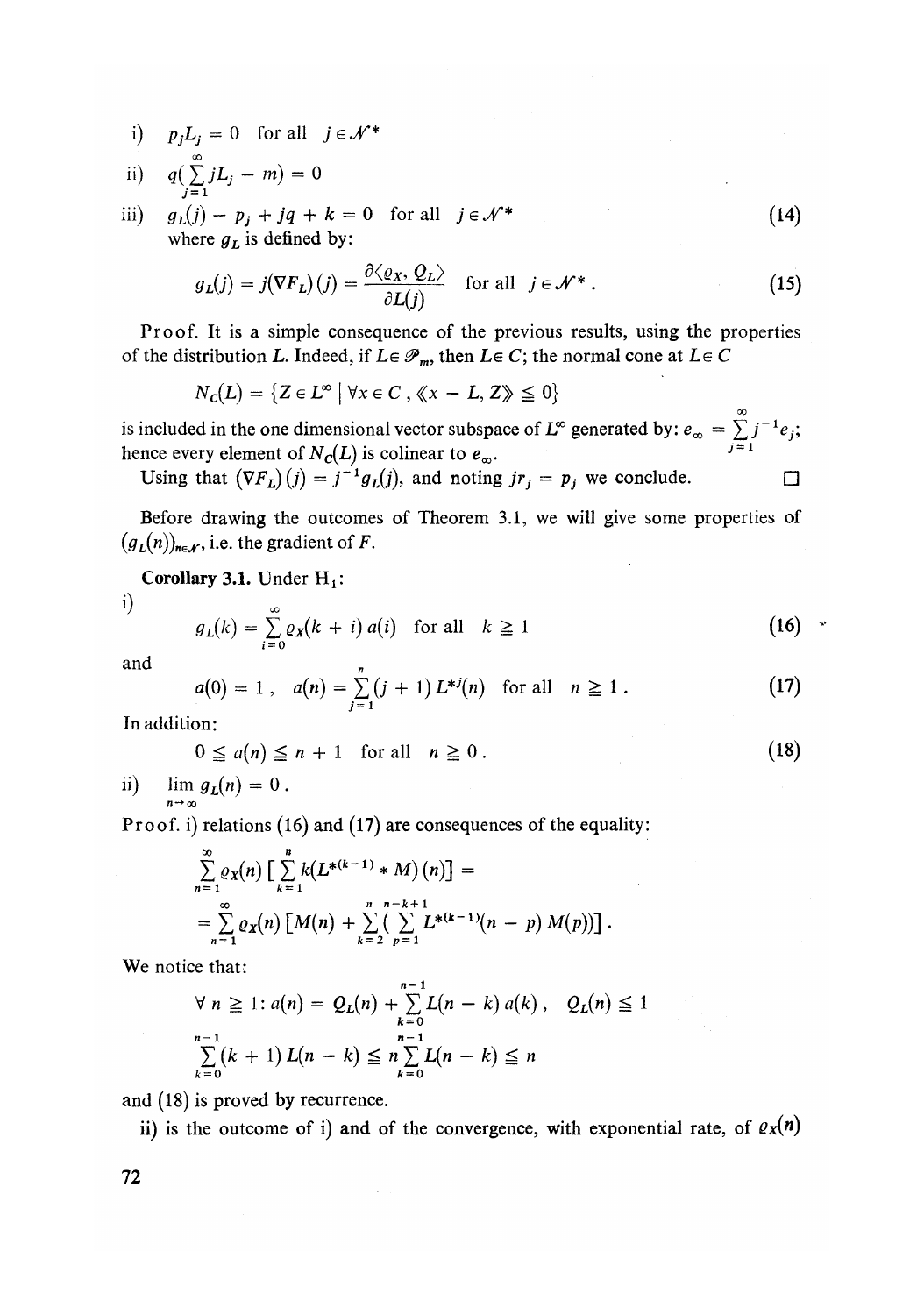towards zero, because

$$
|g_L(k)| \leq \sum_{i=0}^{\infty} |g_X(k+i)| (i+1) \leq \sum_{i=0}^{\infty} |g_X(k+i)| |k+i| = \sum_{j=k}^{\infty} j |g_X(j)|
$$

consequently  $|g_L(k)|$  is smaller than the remainder of a convergent series.

**Corollary 3.2.** Let  $L_0$  be an optimal sampling distribution.

- i) The points  $\{n, g_{L_0}(n)\}_{n \geq 1} \subset \mathcal{R}^2$  are lined up a line of slope smaller than zero for the elements of supp  $L_0$ , and above the line for all other points.
- ii) If  $\sum_{j=0}^{\infty} j L_0(j) < m$ , then **i = i** 
	- a)  $\forall s \in \text{supp } L_0: g_{L_0}(s) = -k$ , a negative constant, and
	- b)  $\forall n \in \mathcal{N}^*-\text{supp } L_0: g_{L_0}(n) \geq g_{L_0}(s)$
- iii) If supp  $L_0$  is not finite
	- a)  $\forall s \in \text{supp } L_0: g_{L_0}(s) = 0$
	- $\forall n \geq 1$ ;  $q_{L_0}(n) \geq 0$

Proof. i) is obvious by (13, i), because  $p_n = 0$  if  $n \in \text{supp } L_0$  and  $p_n \ge 0$  if not.

ii) a)  $\sum_{i=0}^{\infty} jL_i - m + 0$ , consequently  $q = 0$  in (14). Let  $s \in \text{supp } L_0$ :  $p_s = 0$ 

in (14) consequently  $g_{L_0}(s) + k = 0$  for all  $s \in \text{supp } L_0$ .

b) for all *n,*  $g_{L_0}(n) - p_n + k = g_{L_0}(n) - p_n - g_{L_0}(s) = 0$ , with  $p_n \ge 0$ . iii) by (ii), Corollary 3.1 and (i), Corollary 3.2.  $\Box$ 

Conclusion. In a nice paper [6] the authors discuss some criterions that can be used for the comparison of non random sampling schemes. But there are only a few papers that try to look for optimal sampling at least as far as a random sampling scheme is concerned (cf. e. g.  $[15]$ ,  $[7]$ ).

The criterion we choose is connected with the asymptotic variance of the estimator, the sampling rate is supposed to be large enough. Other criterions could give results, different from the one we proved. It would be worth to study them.

APPENDIX

- 1. Proof of Proposition 3.1.
- a) F is well defined for every  $x \in C_a$ .

Let  $x \in C_a$ ; and write  $\rho = \rho_X$ . Indeed:

$$
F(x) = \sum_{\tau=1}^{\infty} \varrho(\tau) Q_x(\tau).
$$
  

$$
|\tilde{Q}_x(\tau)| \leq \sum_{k=1}^{\tau} |x^{*k}(\tau)| \leq \sum_{k=1}^{\tau} ||x^{*k}|| \leq \sum_{k=1}^{\tau} ||x||^k, \text{ hence:}
$$

**73**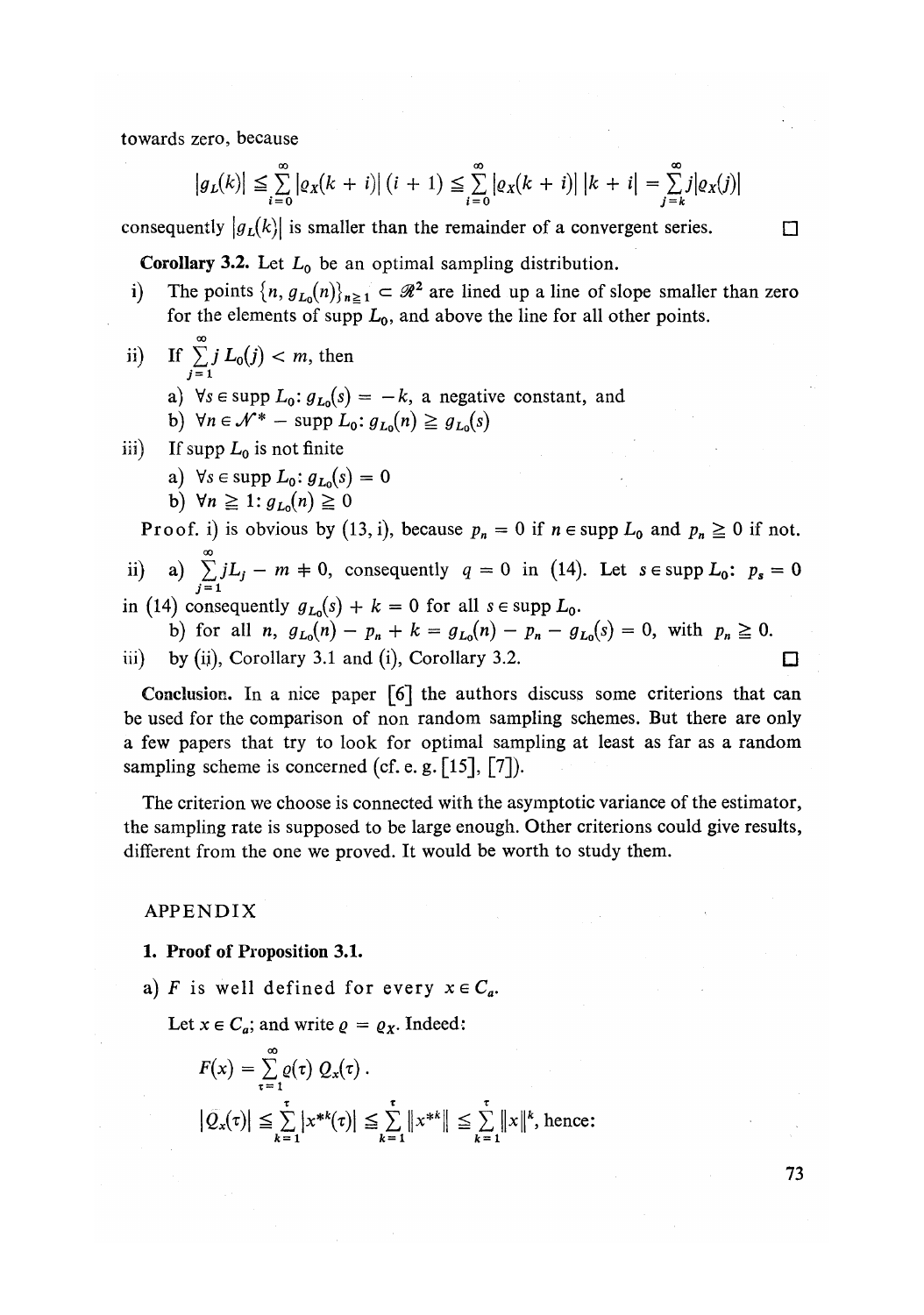$$
|Q_x(\tau)| \leq \begin{cases} \frac{\|x\|^{t+1} - 1}{\|x\| - 1} & \text{if } \|x\| < 1\\ \tau \|x\|^{t} & \text{if } 1 \leq \|x\| < 1/a \end{cases}
$$

If  $||x|| < 1$ , then obviously  $F(x)$  is well defined; if not

$$
|F(x)| \leq \sum_{\tau=1}^{\infty} | \varrho(\tau)| \tau \|x\|^{r} \leq \sum_{\tau=1}^{\infty} \tau \frac{1}{a^{\tau}} O(\alpha^{\tau}) < \infty , \text{ by } H_1.
$$

## b) F' defined by (8) is a linear and continuous function.

The linearity is obvious, we prove that *E*' is bounded, i.e.

$$
\sup_{\|y\| \le 1} |\langle \varrho, Q'_x * y \rangle| < \infty
$$
  
\n
$$
\text{i) if } \|x\| < 1, \|Q'_x\| < \infty \text{ and:}
$$
  
\n
$$
|\langle \varrho, Q'_x * y \rangle| \le \| \varrho \| \|Q'_x * y\| \le \| \varrho \| \|Q'_x \| \| y\| < \infty.
$$
  
\n
$$
\text{ii) if } \|x\| \in ]1, 1/a[:
$$

$$
\left| \left( \sum_{k=1}^{\tau} k x^{*(k-1)} * y \right) (\tau) \right| \leq \sum_{k=1}^{\tau} k \|k\|^{k-1} \|y\| \leq O(\tau^2) \|x\|^{r-1} \|y\|,
$$

and hence:

$$
\sup_{\|y\| \leq 1} \sum_{\tau=1}^{\infty} \left| \varrho(\tau) \right| \left[ \left| \left( Q'_x * y \right) (\tau) \right| \right] \leq \sup_{\|y\| \leq 1} \sum_{\tau=1}^{\infty} \left| \varrho(\tau) \right| O(\tau^2) \|x\|^{ \tau-1} \|y\| < \infty.
$$

*c) E*"defined by (9) is bilinear and continuous.

We have to prove that: sup  $\{ \sup \{\langle \varrho, Q''_x * y * z \rangle \} \} < \infty$  i.e. that  $F''$ , ob- $\|y\| \leq 1$   $\|z\| \leq 1$ viously bilinear, is bounded*.* 

$$
\left| \langle \varrho, Q''_{x} * y * z \rangle \right| \leq \sum_{\tau=1}^{\infty} \left| \varrho(\tau) \right| \left| (Q''_{x} * y * z) \right|; \quad \text{moreover}
$$
\n
$$
\left( Q''_{x} * y * z \right)(\tau) = \sum_{k=2}^{\tau} k(k-1) \left( x^{*(k-2)} * y * z \right)(\tau)
$$
\n
$$
\left| (Q''_{x} * y * z)(\tau) \right| \leq \sum_{k=2}^{\tau} k(k-1) \left\| x \right\|^{k-1} \quad \text{because} \quad \left\| y \right\| \leq 1, \quad \left\| z \right\| \leq 1.
$$

Now in the same way as in *b*), we investigate the cases where  $||x|| < 1$  and  $x \in$  $\in$  ]1, 1/*a*[.

- d) Calculus of derivatives.
- 1) *First order derivative.*

Let:  $a_1(y) = \left[\frac{1}{\|y\|} \langle \varrho, Q_{x+y} \rangle - \langle \varrho, Q_x \rangle - \langle \varrho, \sum_{k=1}^{\infty} k x^{*(k-1)} * y \rangle \right]$  and prove that  $\lim a_1(y) = 0.$   $k=1$  $\|\mathbf{y}\|$   $\rightarrow$  0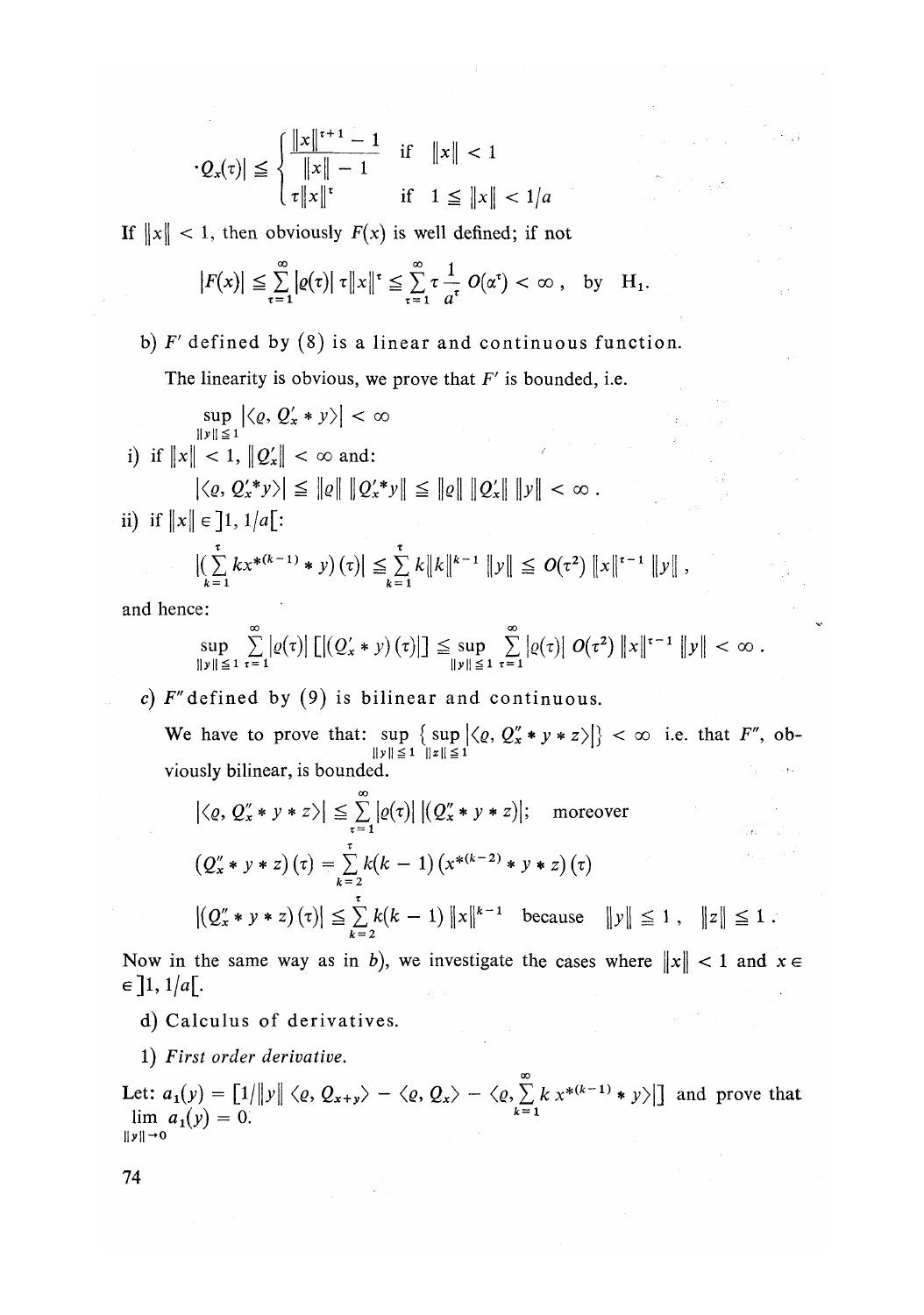We note that for  $k \geq j \geq 2$ :  $\binom{n}{i} \leq k^2 \binom{n}{i} \binom{2}{n}$ , hence if  $(a, b) \in \mathbb{R}^*$ ,  $\times \mathbb{R}^*$ .

$$
(a + b)^{k} - a^{k} - ka^{k-1}b \leq b^{2}k^{2}(a + b)^{k-2}
$$
 (A1)

and

$$
\frac{1}{\|y\|} \left\|(x+y)^{*k} - x^{*k} - kx^{*(k-1)} * y\right\| = \frac{1}{\|y\|} \left\|\sum_{j=2}^k {k \choose j} y^{*j} * x^{*(k-j)}\right\| \le
$$
  
\n
$$
\le \frac{(\|x\| + \|y\|)^k - \|x\|^k - k\|x\|^{k-1} \|y\|}{\|y\|}
$$

and by  $(A1)$  we can write:

$$
\frac{1}{\|y\|}\left\|(x+y)^{*k}-x^{*k}-kx^{*(k-1)*}y\right\| \le \|y\|k^2\|x+y\|^{(k-2)}.
$$
 (A2)

 $\ddotsc$  $W$  now majorate  $a_1(y)$ :

$$
a_1(y) \leq \frac{1}{\|y\|} \sum_{\tau=2}^{\infty} \{|e(\tau)| |(Q_{x+y} - Q_x - \sum_{k=2}^{\infty} kx^{*(k-1)} * y)(\tau)|\} \leq
$$
  
\n
$$
\leq \sum_{\tau=2}^{\infty} \{|e(\tau)| \sum_{k=2}^{\tau} \frac{\|(x+y)^{*k} - x^{*k} - kx^{*(k-1)} * y\|}{\|y\|}\} \leq
$$
  
\n
$$
\leq \|y\| \cdot (\sum_{\tau=2}^{\infty} |e(\tau)|) \cdot (\sum_{k=2}^{\tau} k^2 (\|x\| + \|y\|)^{k-2}) \text{ by (A1)}
$$
  
\n
$$
\leq \|y\| \cdot (\sum_{\tau=2}^{\infty} |e(\tau)|) \cdot O(\tau^3) \cdot (\|x\| + \|y\|)^{\tau-2}
$$

and as  $||y|| \to 0$ , we can find a neighbourhood of x such that  $||x|| + ||y|| < 1/a$ , then by  $H_1$ 

$$
\sum_{\tau=2}^{\infty} |q(\tau)| \ O(\tau^3) \left[ \Vert x \Vert + \Vert y \Vert \right]^{1/2} < +\infty
$$

consequently:  $\lim a_1(y) = 0$ . Ibll-o

2) *Second order derivative.* 

$$
a_2(y) = \frac{1}{\|y\|} \left\{ \sup_{\|y\| \le 1} |F'_{x+y}(z) - F'_x(z) - \langle \varrho, Q''_x * y * z \rangle \right\};
$$

by the same technique, we can easily prove that  $\lim_{\|y\| \to 0} \alpha_2(y)$ 

The above mentioned results are preserved if we put  $L^1$  in place of  $l^1$ . Indeed:  $L^1 \subset L^1$  and if  $x \in L^1$ ,  $||x||_{L^1} \leq ||x||_{L^1}$ . Consequently:  $||F'_x||_{L^1} \leq ||F'_x||_{L^1}$  and  $||F'_x||_{L^1} \leq ||F'_x||_{L^1}$  $\leq \|F''_x\|_{l^1}.$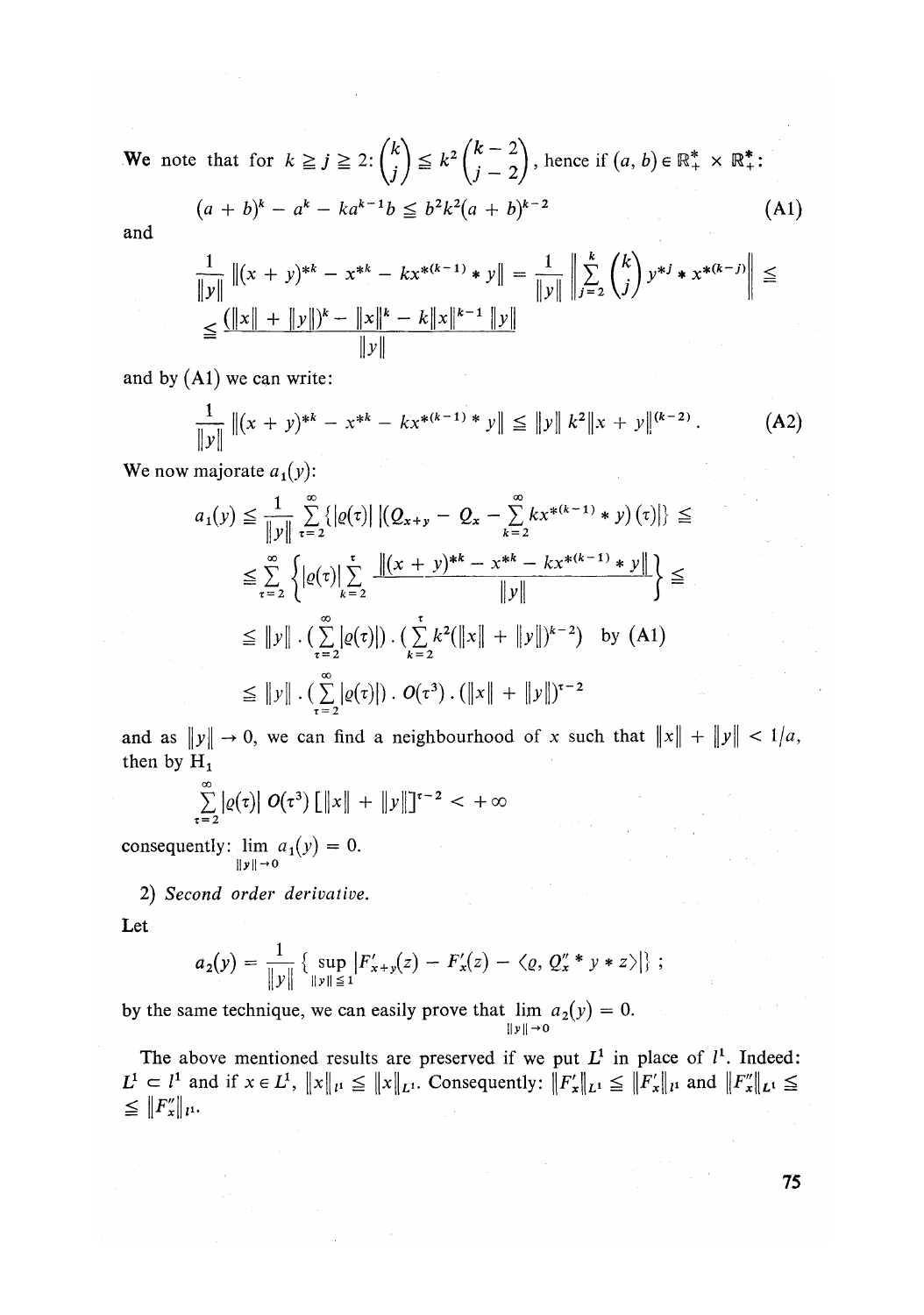### **2. Proof of Proposition** 3.2.

We have to minimize  $F(x)$  under the constraint

 $\int x \in C$  closed convex subset of  $L^1$ 

 $\begin{cases} h(x) \leq 0 \text{ where } h \text{ defined in (12) is an affine function;} \\ h(x) \leq 0 \text{ where } h \text{ defined in (12) is an affine function;} \end{cases}$ 

in particular  $h'_x(y) = h(y)$ ,  $h''_x(z, z) = 0$ .

The functions F and h are twice differentiable into  $C_a \cap L^1$ , an open subset of  $L^1$ such that  $C \subset C_a \cap L_1$ , so they are strictly differentiable.

The end of the proof lies on Pomerol's work. To apply that result we have to prove the condition, denoted (S) by the author, of existence of a Kuhn-Tucker vector written here as:

$$
\forall (u, v) \in L^1 \times \mathbb{R}, \quad \exists \varepsilon > 0 \,, \quad \exists x \in C \begin{cases} i) & -x \leq \varepsilon u \\ ii) & \sum_{j=1}^{\infty} jx_j - m \leq \varepsilon v \end{cases} \tag{A3}
$$

i) Proof of  $(A3)$ .

 $\frac{1}{10}$  $-$  If  $m = 1$ ,  $x = e_1 = (o_1)_{j \in \mathcal{N}}$  is the only one possible optimum. - If  $m > 1$ , let  $(u, v) \in L^1 \times \mathbb{R}, \theta \in ]1, m[,$ 

$$
S_1 = \sum_{u_n < 0} |u_n| < \infty \,, \quad \Sigma_1 = \sum_{u_n < 0} n |u_n| < \infty
$$

**«" < o «" < o 00**  and let  $M = \frac{M_n}{n \epsilon}$  be a probability distribution on  $J^*$  such that  $\sum_{i=1}^{n} J^M j = 0$ . Define  $x = (x_n)_{n \in \mathcal{N}^*}$  by .

$$
x_n = (1 - \lambda S_1) M_n + \lambda |u_n| \mathbf{1}_{\{u_n < 0\}}, \quad n = \mathcal{N}^*
$$

where

$$
\begin{cases} 0 < \lambda < \text{Inf}\left(1/S_1, 1, \frac{n-\theta}{2|_{_{_{1}}}-S_1\theta|} \text{ if } S_1 \neq 0 \\ 0 < \lambda < 1 \end{cases}
$$

It is easy to prove that  $x \in C$ .

Finally, let e be such that:

$$
\begin{cases} 0 < \varepsilon < \inf\left(\lambda, \frac{1}{|v|}, \frac{m-\theta}{3}\right) & \text{if } v \neq 0 \\ 0 < \varepsilon < \lambda \end{cases}
$$

For such an  $\varepsilon$ :  $-x_n \leq \varepsilon u_n$  for all  $n \in \mathcal{N}^*$  and (A3, i)) is proved.

It remains to prove  $(A3, ii)$ . By a good choice of  $\lambda$  and  $\varepsilon$  defined as above:

\n- If 
$$
v \ge 0
$$
 (A3, ii) is proved by noting that  $\lambda < \frac{m - \theta}{2|Z_1 - \theta S_1|}$ .
\n- If  $v < 0$  (A3, ii) is proved by noting that  $0 < \varepsilon < \frac{m - \theta}{3|v|}$ .
\n

76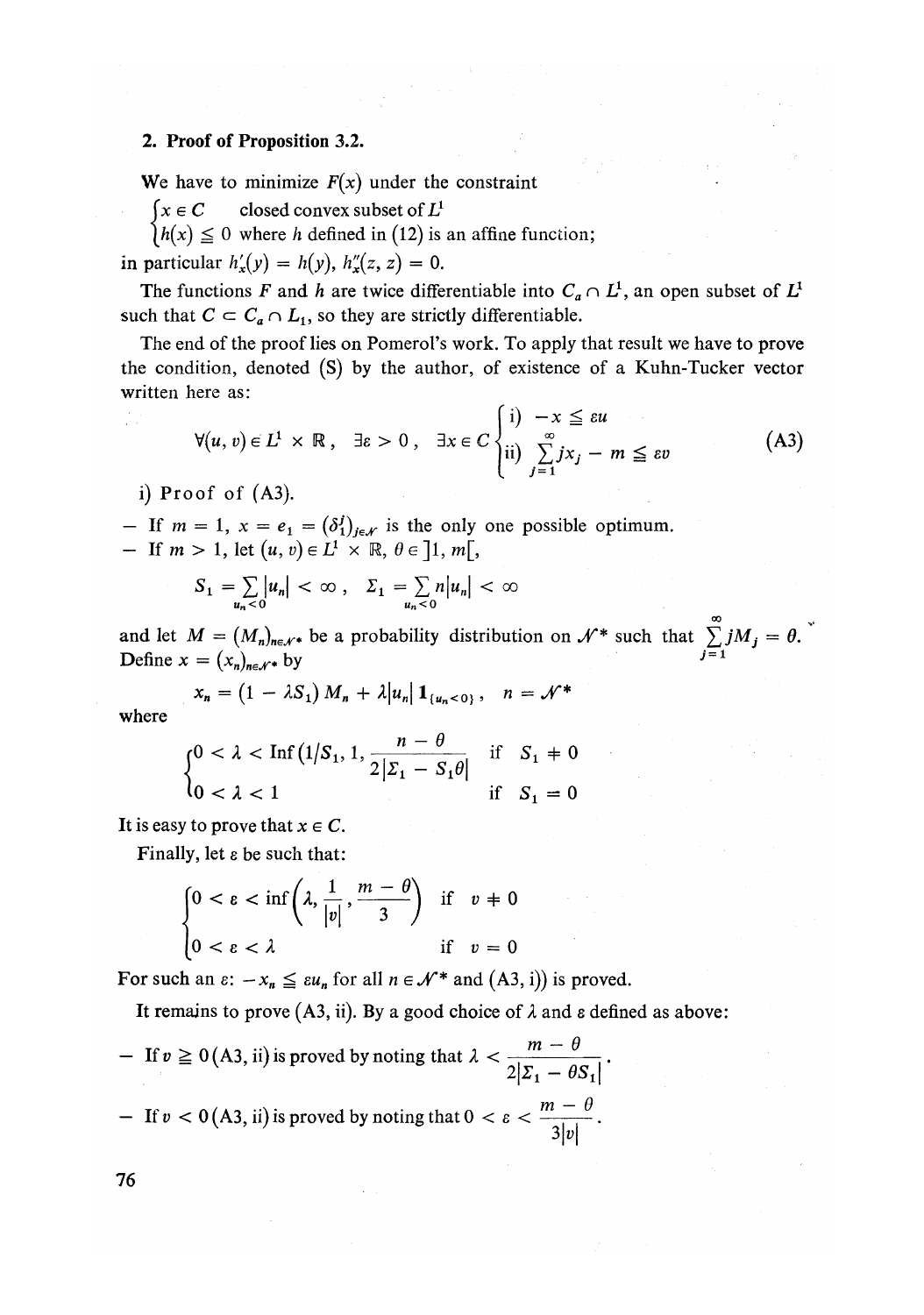Consequently a necessary condition for  $x \in \mathcal{P}_m$  to be an optimum is:

- (A4): There exists  $y = (r, q) \in L^{\infty}_+ \times \mathcal{R}_+$  such that:
	- i)  $\langle h(\bar{x}), y \rangle_U = 0$
	- ii)  $\forall x \in C: 0 \leq F_x'(x \overline{x}) + \langle h(x), y \rangle_y$

where  $\langle , \rangle_U$  is the scalar product of the duality  $(L^1 \times \mathcal{R}, L^{\infty} \times \mathcal{R})$ . Taking the constraint in account, let  $\bar{x} \in \mathcal{P}_m$ ,

(A4, i)) becomes: 
$$
-\sum_{j=1}^{\infty} jr_j \bar{x} + q(\sum_{j=1}^{\infty} j\bar{x}_j - m) = 0
$$

 $J = 1$   $J = 1$   $J = 1$   $J = 1$   $J = 1$   $J = 1$   $J = 1$   $J = 1$   $J = 1$   $J = 1$ 

Substitute *h* by its expression, write  $F'_x(a)$  as  $\ll a$ ,  $\nabla F_{\bar{x}} \gg a$  and  $\nabla F_{\bar{x}}$  as  $\sum^{\infty} (\nabla F_{\bar{x}}(j)) e_j$ . **j = i**  Consequently (A4, ii)) is equivalent to:

$$
\forall x \in C : 0 \leq \langle x - \bar{x}, \sum_{i=1}^{\infty} (\nabla F_x(j) - r_j + q) e_j \rangle
$$

and  $-\sum_{j=1}^{\infty} (\nabla F_{\bar{x}}(j) - r_j + q) e_j \in N_c(\bar{x})$  the normal cone in  $\bar{x} \in C$ . Consequently a necessary condition for  $\bar{x} \in \mathcal{P}_m$  to be a solution of

 $\bar{x} = \arg \text{Inf} \{F(x) | x \in C, h(x) \leq 0\}$ 

is: there exists  $(r, q) \in L_+^{\infty} \times \mathcal{R}_+$  which completes the proof of (13)*.* 

(Received April 4, 1988.)

#### REFERENCES

- [1] T. W. Anderson: Statistical Analysis of Time Series. J. Wiley, New York 1971.
- [2] H. Cartan: Cours de Calcul Differentiel. Hermann, Paris 1977.
- [3] CI. Deniau, G. Oppenheim and M. CI. Viano: Preservation de la minimalite par echantillonnage aleatoire. C. R. Acad. Sci. Paris Ser. I. Math. *299* (1984), 1001—1004.
- [4] CI. Deniau, G. Oppenheim and M. CI. Viano: Time random sampling. Prepublication 86 T Universite Paris Sud, 1986. Submitted to publication.
- [5] N. Dunford and J. T. Schwartz: Linear Operator, Volume 1. J. Wiley, New York 1957.
- [6] G. C. Goodwin and R. L. Payne: Choice of sampling intervals in systems identification. In: Advances and Case Studies (R. K. Mehra, D. G. Lainiotis, eds.), Academic Press, New York 1976.
- [7] P. Mac-Dunnough and D. Wolfson: On some sampling schemes for estimating the parameter of continuous time series. Ann. Inst. Statist. Math. *31* (1979), part A, 487—497.
- [8] G. Oppenheim: Echantillonnage aleatoire d'un processus ARMA. C. R. Acad. Sci. Paris Sér. I. Math. 295 (1982), 403 - 406.
- [9] G. Oppenheim: These d'Etat, Université Paris V, 1983.
- [10] J. C. Pomerol: Application de la programmation convexe a la programmation differentiable. C. R. Acad. Sci. Paris Ser. I. Math. *288* (1979), 1041-1044.
- [11] P. M. Robinson: Continuous models fitting from discrete data. In: Direction in Time Series (Brillinger, ed.), 1978, pp. 263-278.
- [12] R. T. Rockafellar: Directionally lipschitzian functions and sub differential calculus. Proc. London Math. Soc. (3) *39* (1979), 331-335.